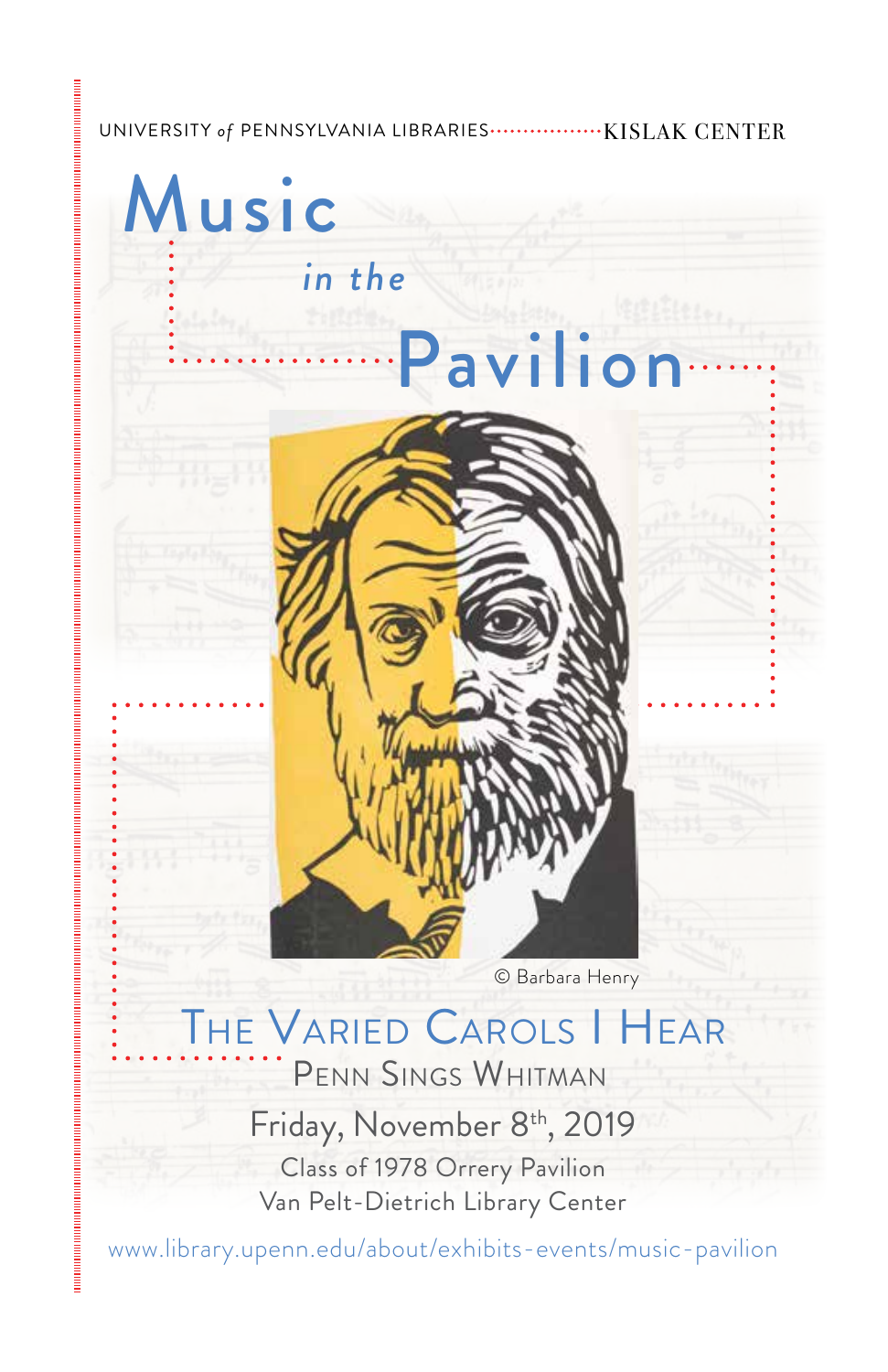## From Whitman Portrait (2014)................................Jeremy Gill "Fine, Clear, Dazzling Morning" *The Face of Lily* (2019) Jay Reise *Two Whitman Love Songs* (2019).........................James Primosch II. I Heard You **Come My Tan-Faced Children (2019)...................Melissa Dunphy** Apparition (1979)……………………………………………George Crumb .................................................................................. . . . . . . . . . . . . . . . . . . . . . . . . . . . . . . . . . . . . . . . . . . . . . . . . . . . . . . . . . . . . . . . . . . . . . . . . . . . . . . . . . . . . . . . . . . . . . . . . . . . . . . . . . . . . . . . . . . . . . . . . . . . . . . . . . . . . . . . . . . . . . . . . . . . . . . . . . . . . . . . . . . . . *The Varied Carols I Hear*  Penn sings Whitman Jamie Jordan, soprano MaKayla McDonald, soprano Steven Beck, piano [Jamie Jordan] [Jamie Jordan] I. Sometimes with One I Love [Jamie Jordan] [MaKayla McDonald] Elegiac Songs and Vocalises for Soprano and Amplified Piano I. The Night in Silence under Many a Star Vocalise 1: Summer Sounds II. When Lilacs Last in the Dooryard Bloom'd III. Dark Mother Always Gliding Near with Soft Feet Vocalise 2: Invocation IV. Approach Strong Deliveress! Vocalise 3: Death Carol ("Song of the Nightbird")

- V. Come Lovely and Soothing Death
- VI. The Night in Silence under Many a Star [Jamie Jordan]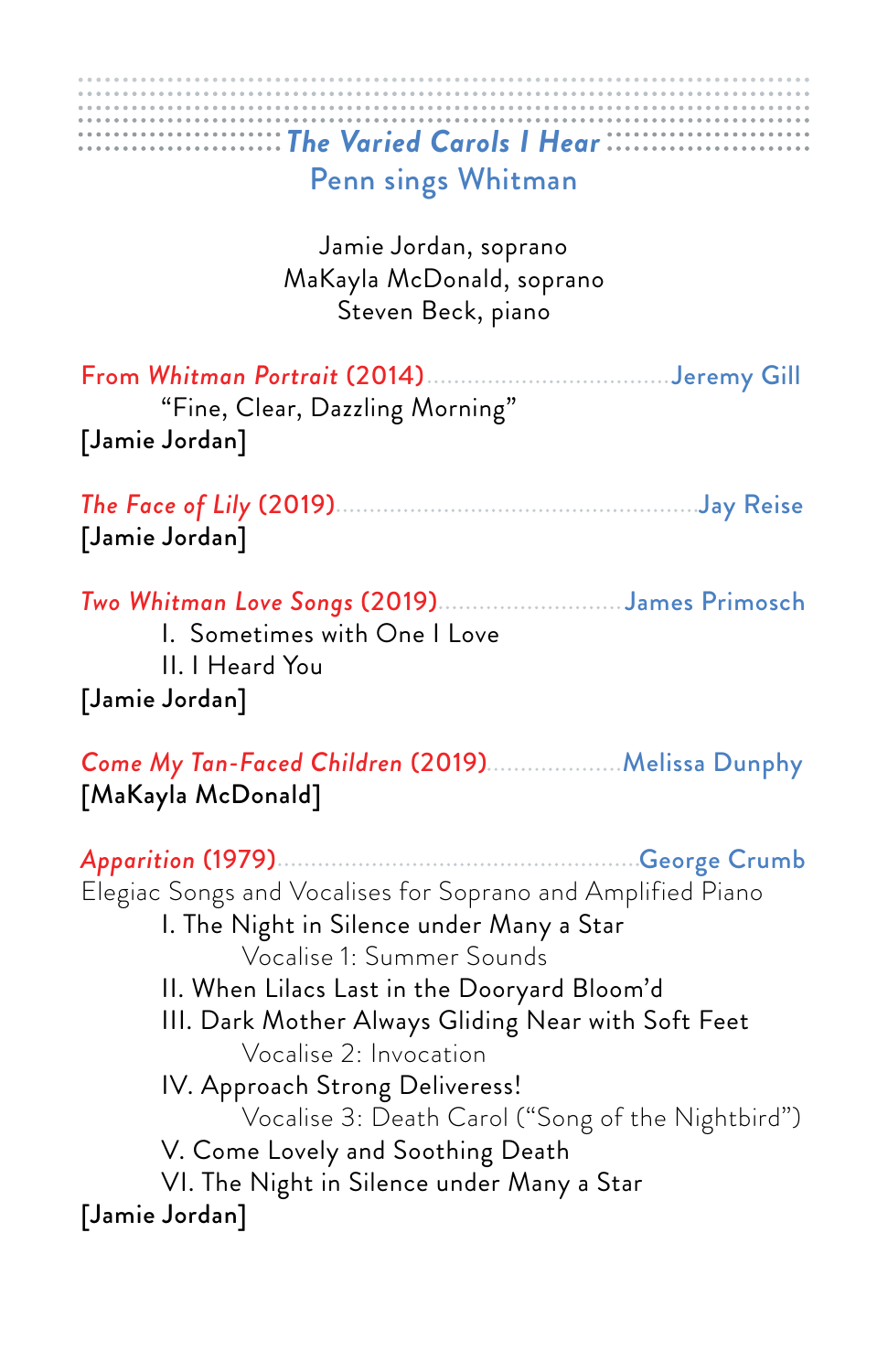The pre-concert talk will start at 6:15 PM. A pop-up exhibit on Whitman and Music will be on display in the Henry Charles Lea Library prior to and following the concert.



# WHITMAN at 200 **ART AND DEMOCRACY**

 WHITMAN AT 200: ART AND DEMOCRACY*, a This concert is being held in conjunction with year-long program of exhibitions and events exploring Whitman's life and legacy on the occasion of his 200th birthday in 2019.* 

<WWW.WHITMANAT200.ORG>

#### SERIES DIRECTORS:

Music Department: Mauro Calcagno and Mary Channen Caldwell (faculty) Penn Libraries: William Noel (Associate Vice Provost); Richard Griscom (Associate University Librarian); and Liza Vick (Head, Otto E. Albrecht Music Library and Eugene Ormandy Music and Media Center)

#### WE ARE ESPECIALLY GRATEFUL TO:

Music Department: Timothy Rommen (Chair); Maryellen Malek (Coordinator); Eugene Lew (Director of Sound and Music Technology); Michael Ketner (Director of Performance and Admissions Liason); Madeleine Hewitt (Performance Coordinator); and James Primosch (Professor of Composition)

Kislak Center: Elizabeth Bates (Director of Operations); Lynne Farrington (Senior Curator, Special Collections); Andrea Gottschalk (Head of Exhibitions and Publications); John Pollack (Curator, Research Services); and April James (Reader Services Librarian)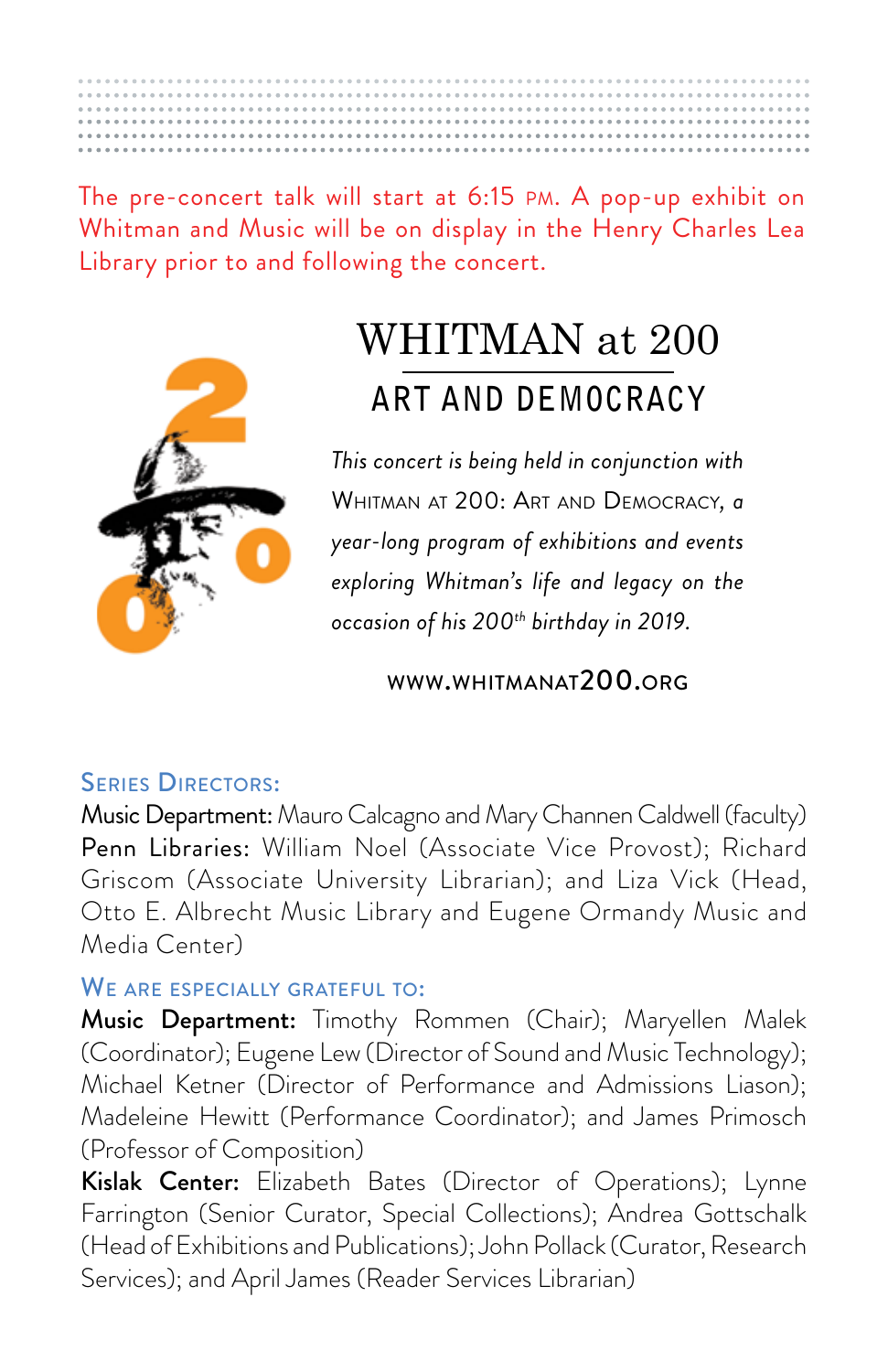#### "Fine, Clear, Dazzling Morning" Jeremy Gill No. 139 A Meadowlark March 16, 1878

Fine, clear, dazzling morning, the sun an hour high, the air just tart enough.

What a stamp in advance my whole day receives from the song of that meadowlark

perch'd on a fence stake- twenty rods distant!

Two or three liquid-simple notes… full of careless happiness and hope….

#### *The Face of Lily* Jay Reise (Freely adapted from the poem "Faces")

This is a blooming lily's face, This is a full-grown lily's face, She sings to the limber-hipp'd man near the garden picket fence. *Come, come here! Come here!* she blushingly cries—*Come nigh to me! Stand at my side till I lean as high as I can upon you, Fill me with albescent honey, bend down to me, Rub to me with your chafng beard, rub to my breast and shoulders.*  Behold a woman! The round warm face of the mother of many children! Behold a woman! Her face is clearer and more beautiful than the sky. Old now she sits in an arm-chair, Her ample gown is of cream-hued linen, Her grand-sons raised the flax, and her granddaughters spun the flax. The melodious character of the earth, The mother of us all. Behold!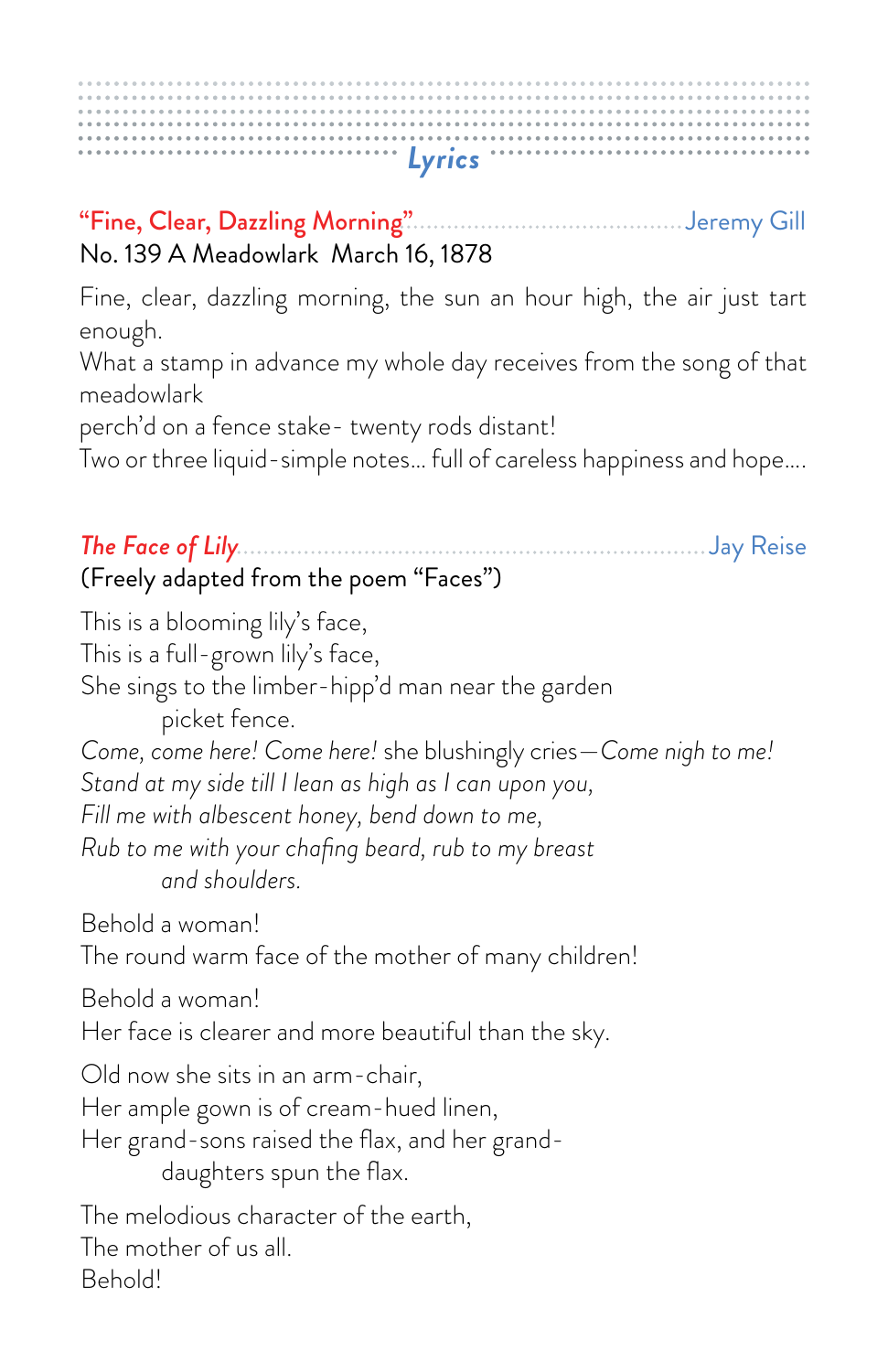I. Sometimes with one I love I fll myself with rage for fear I efuse unreturn'd love,

But now I think there is no unreturn'd love, the pay is certain one way or another

(I loved a certain person ardently and my love was not return'd,

Yet out of that I have written these songs.)

II. I heard you, solemn-sweet pipes of the organ, as last Sunday morn I passed the church;

Winds of autumn!—as I walked the woods at dusk, I heard your

long-stretched sighs, up above, so mournful;

I heard the perfect Italian tenor, singing at the opera—I heard the soprano in the midst of the quartette singing.

 —Heart of my love! you too I heard, murmuring low, through one of the wrists around my head;

 Heard the pulse of you, when all was still, ringing little bells last night under my ear.

 *Come, My Tan-Faced Children* Melissa Dunphy Adapted from "Pioneers! O Pioneers!" First published in Drum-Taps, 1865

Come, my tan-faced children Follow well in order, get your weapons ready; Have you your pistols? have you your sharp edged axes?

For we cannot tarry here, We must march my darlings, we must bear the brunt of danger, We, the youthful sinewy races, all the rest on us depend.

O resistless, restless race!

O beloved race in all! O my breast aches with tender love for all!

O I mourn and yet exult—I am rapt with love for all!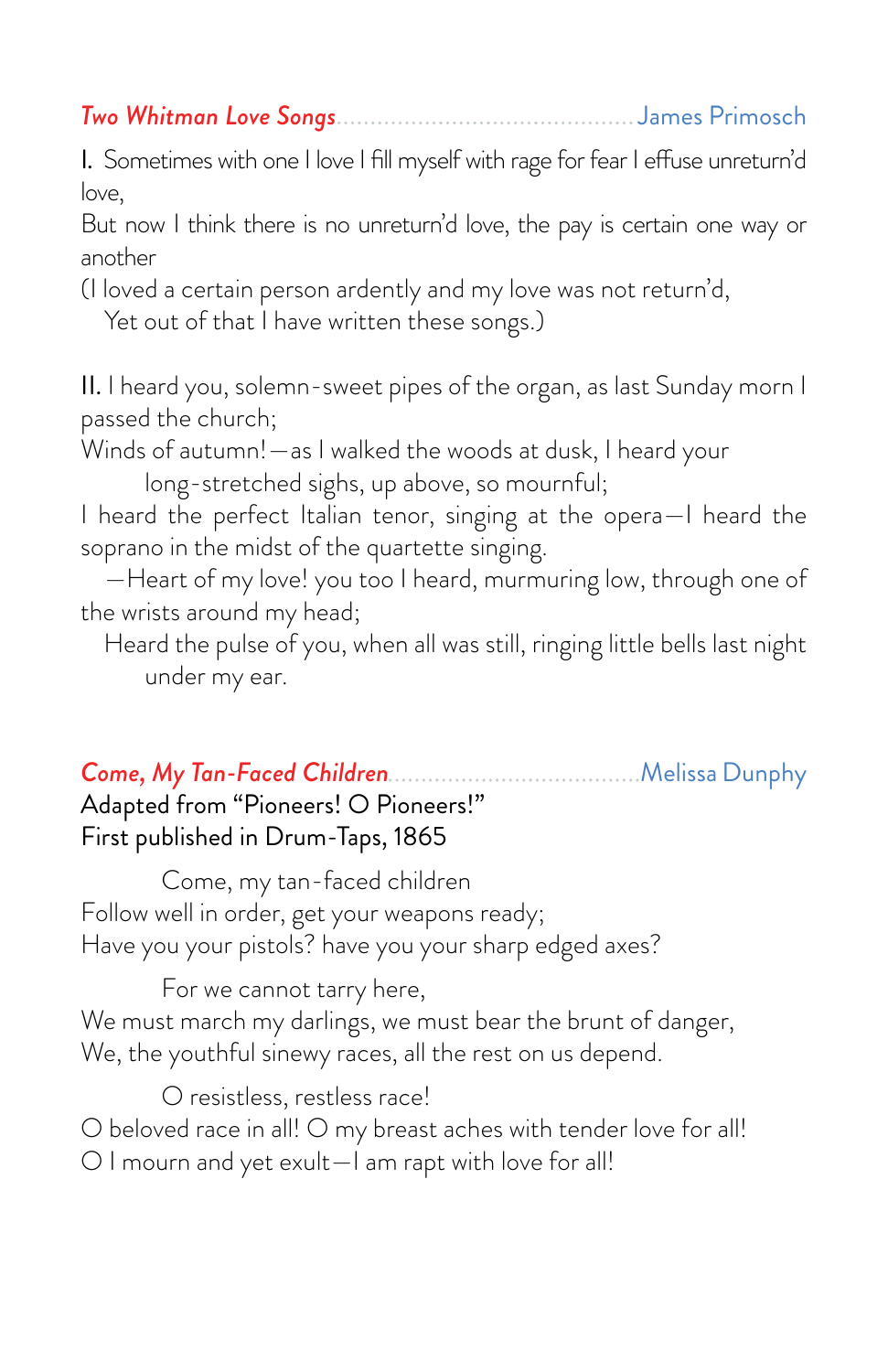*Apparition* .................................................................... George Crumb

I. The night in silence under many a star,

 The ocean shore and the husky whispering wave whose voice I know, And the soul turning to thee O vast and well veil'd death, And the body gratefully nestling close to thee.

#### Vocalise 1: Summer Sounds

II. When lilacs last in the dooryard bloom'd, I mourn'd, and yet shall mourn with ever-returning spring.

III. Dark mother always gliding near with soft feet, Have none chanted for thee a chant of fullest welcome?

Then I chant it for thee, I glorify thee above all,

 I bring thee a song that when thou must indeed come, come unfalteringly.

#### Vocalise 2: Invocation

IV. Approach strong deliveress!

When it is so, when thou hast taken them I joyously sing the dead,

Lost in the loving floating ocean of thee,

Laved in the flood of thy bliss O death.

#### Vocalise 3: Death Carol ("Song of the Nightbird")

V. Come lovely and soothing death, Undulate round the world, serenely arriving, arriving, In the day, in the night, to all, to each, Sooner or later delicate death.

VI. The night in silence under many a star, The ocean shore and the husky whispering wave whose voice I know,

And the soul turning to thee O vast and well-veil'd death,

And the body gratefully nestling close to thee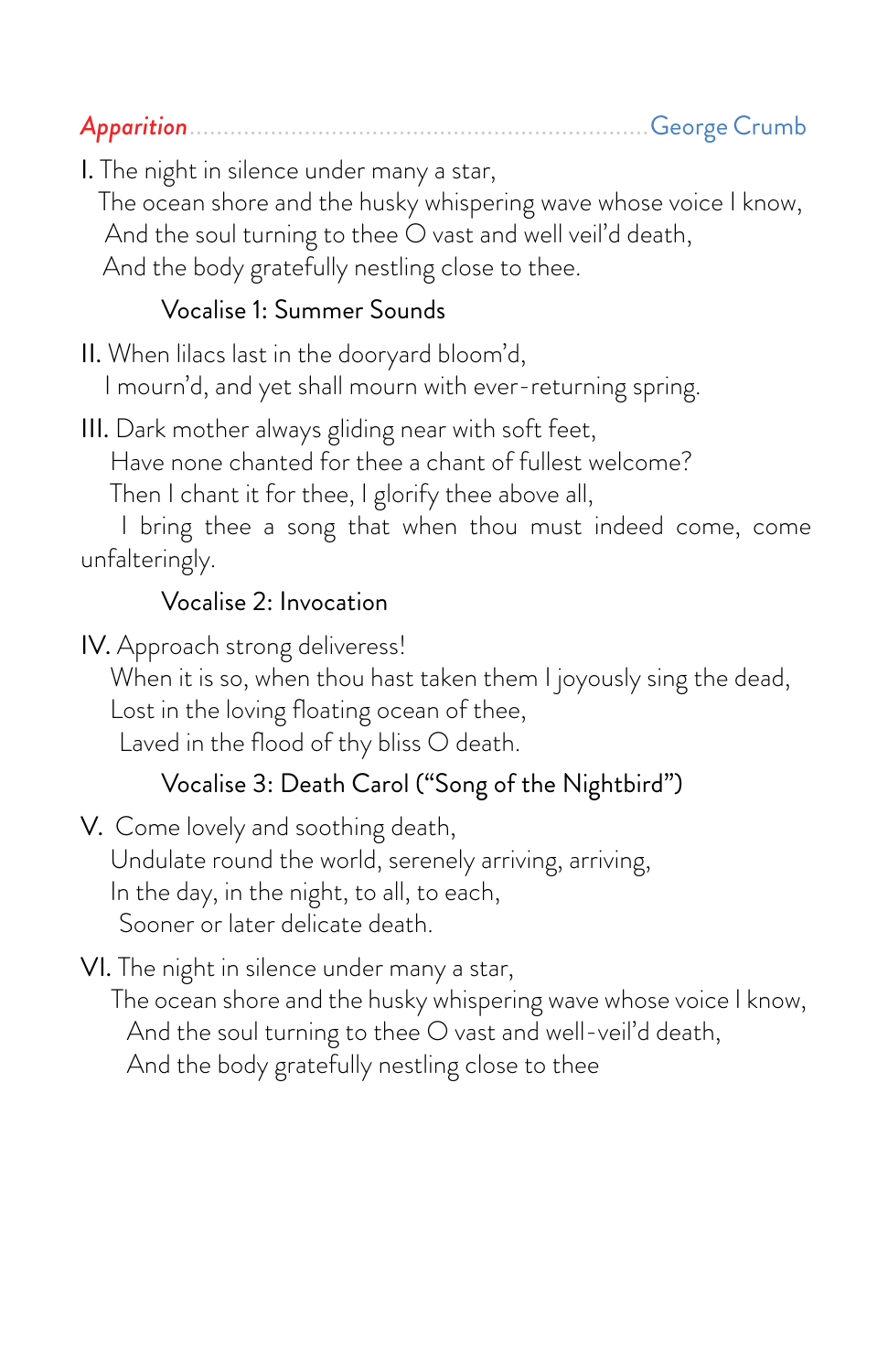#### *Fine, Clear, Dazzling Morning*

During the 2013–14 season I was a fellow of the American Opera Projects' Composers & the Voice workshops. All composer fellows were tasked with composing one piece for each of AOP's six resident singers. I decided to compose a set of six songs (preceded by a prelude) on texts by Walt Whitman that paints a self-portrait (using his own words) of perhaps our greatest American poet. *Fine, Clear, Dazzling Morning* is the second song in this set.

One aspect of Whitman's poetic persona that has always compelled me is his breadth of vision and all-inclusivity (he himself famously remarked: "Do I contradict myself? Very well, then I contradict myself, I am large, I contain multitudes.") I read the complete poetry and prose of Whitman to fnd six texts that most clearly revealed to me this great variety.

*Fine, Clear, Dazzling Morning*, for coloratura soprano, excerpts some lines from Whitman's *Specimen Days*, a kind of diary and his major prose work. It shows Whitman as a solitary lover of nature, following the fight and song of a meadowlark one spring morning. *Jeremy Gill* 

#### *The Face of Lily*

*The Face of Lily* was composed especially for this evening's concert celebrating Walt Whitman's 200<sup>th</sup> birthday and is dedicated to Jamie Jordan. The text is loosely based on the poem "Faces", contained in *Leaves of Grass* (1855, First Edition). The song lasts about seven minutes.

Since songs mostly often involve short, succinct poems, Whitman's lengthier works have often been excerpted for vocal settings. In *The Face of Lily* I have very freely adapted a small fragment from the poem. In the original, Whitman presents us with myriad facial images and extols them as a cumulative symbol for the glory of all humanity. He then moves from the list of faces to a homage praising woman, celebrating her for the fowering of humanity. In *The Face of Lily* I have utilized only this last visage in the poem, that of the lily, a face that Whitman transforms from a flower to a sensual girl, then a woman,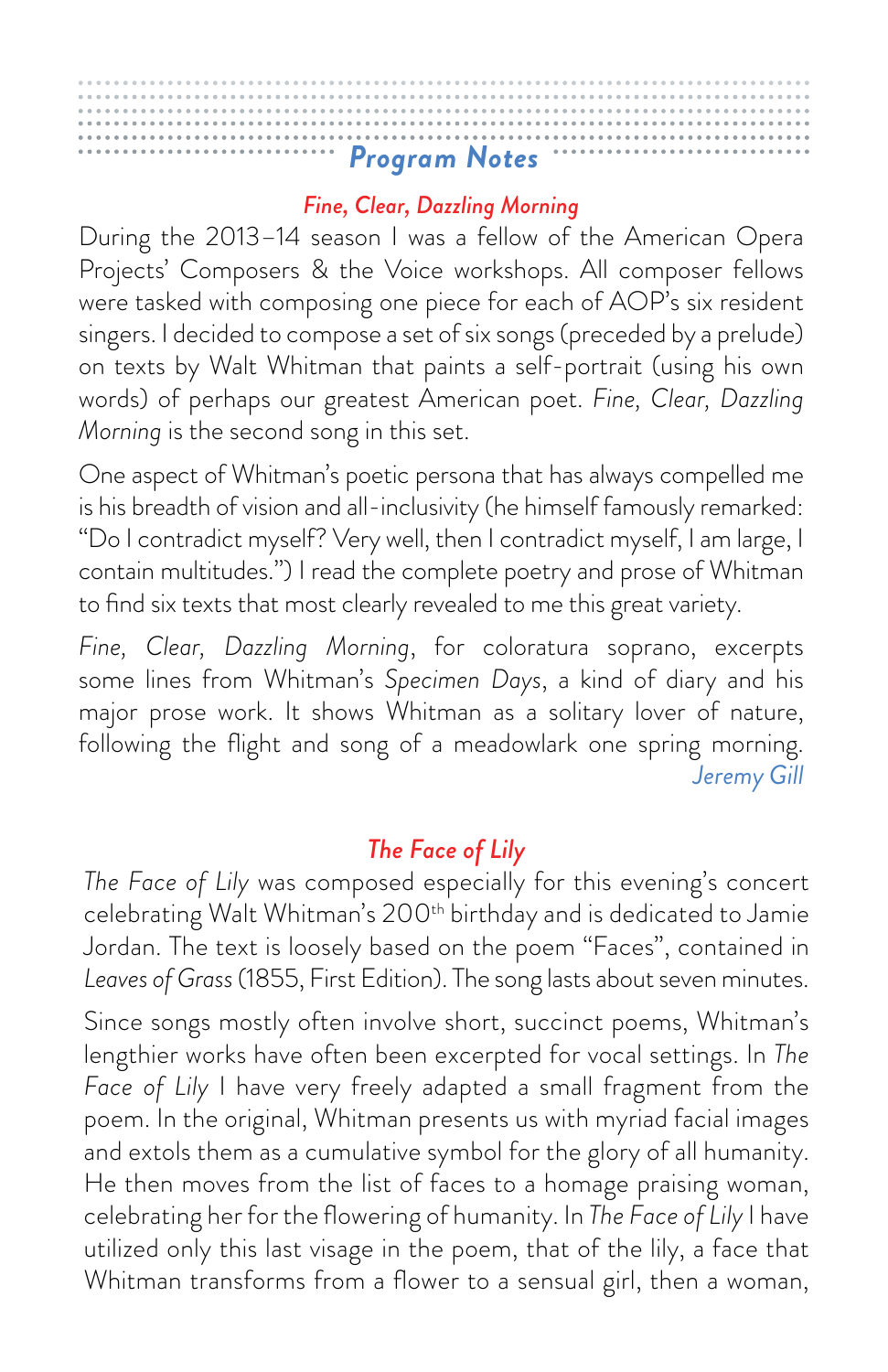then a grandmother, and lastly to the "justifed mother of men". (I have changed this phrase to "The mother of us all.")

The lily has been variously ascribed through history as a symbol of purity, sublime love, passion, fertility, procreation, glory, rebirth, the Madonna, and abundance—the lily is thus the fower of the Earth-mother. *Jay Reise* 

#### *Two Whitman Songs*

*Two Whitman Love Songs* was commissioned by Lyric Fest and premiered as part of a program of Whitman settings. Originally scored for tenor, this is the frst performance of the soprano version.

Anger, disappointment, warm afection, and a sense that no love is ever truly lost are all expressed in these brief texts. The second song playfully employs quotations that refect the musical images and references in the text.

*James Primosch* 

#### *Come, My Tan-Faced Children*

*Come, My Tan-Faced Children* was commissioned by Lyric Fest for premiere at "Carol of Words - Walt Whitman in Song" (Suzanne DuPlantis & Laura Ward, Artistic Directors), and written for Raehann Bryce-Davis.

Though commissioned for Lyric Fest's recognition of the 200<sup>th</sup> anniversary of the birth of Walt Whitman, it is not a blind celebration of that poet's legacy. Intended for performance by a black singer, this song recontextualizes words form Whitman's poem "Pioneers! O Pioneers!" in a way that the poet almost certainly never intended. Although Whitman campaigned against slavery, he held regressive racist views about African-Americans, and did not believe they should be given full citizenship rights. "Pioneers! O Pioneers!" was Whitman's call to arms for white pioneers in the American West to fght in the Civil War, but by removing the title and the last line of each stanza, and placing the words in the mouth of a woman of color, the song carries an entirely diferent meaning, especially now during the rise of the Black Lives Matter movement.

*Melissa Dunphy* 

### *Apparition*

 by them on January 13, 1981, in New York City), *Apparition* is George Written in 1979 for Jan DeGaetani and Gilbert Kalish (and premiered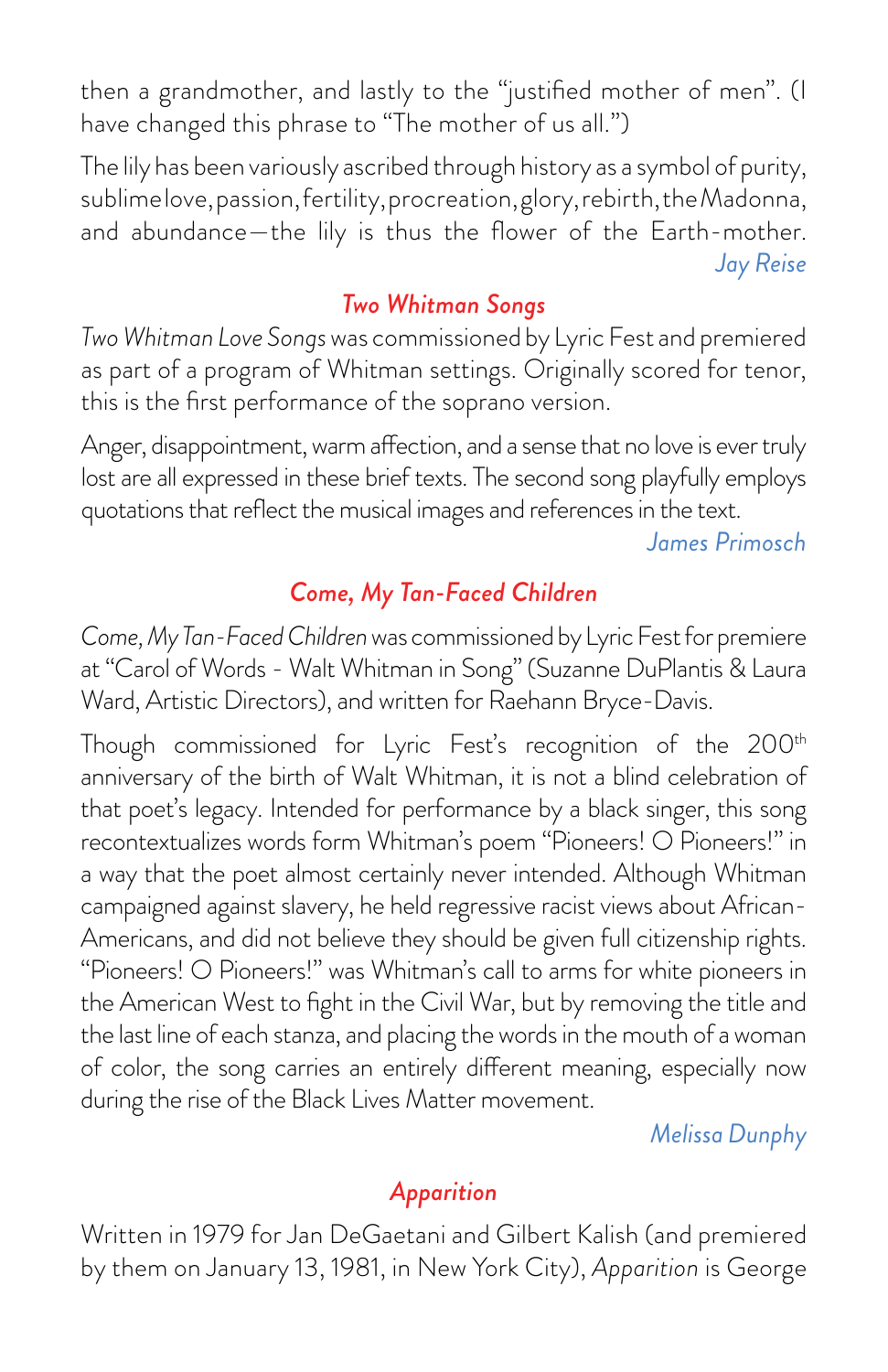Crumb's frst work for solo voice and piano, and his frst setting in English (apart from a number of songs composed in his early years). The text of *Apparition* is extracted from Walt Whitman's "When Lilacs Last in the Dooryard Bloom'd," part of a set of poems grouped under the title *Memories of President Lincoln*. Whitman wrote "When Lilacs" during the weeks following the assassination of Abraham Lincoln, April 14, 1865. Although Whitman's poem is specifcally an elegy to Lincoln, Crumb has chosen most of his text from a section subtitled "Death Carol." This is a pause in the direct reference to Lincoln, and contains some of Whitman's most imaginative writing on the experience of death.

In *Apparition*, each song and vocalise form a piece of a larger vision, eventually coalescing as a tableau. The literary and musical materials focus on concise, highly contrasting metaphors for existence and death. Yet Crumb's cycle offers the listener reassurance. For just as in Whitman's verse, death is never depicted as an ending of life. Instead, it is circular, always a beginning or an enriched return to a universal life-force.

#### I. The Night in Silence under Many a Star

The piano opens the cycle with a pulsating evocation of Nature, accompanying the soprano who sings of symbols of eternity: "the night," symbolic of the physical universe; "The ocean shore," symbolic of motion and time; "the soul," representative of consciousness; and "the body turning to thee," illustrative of the cycle of life and death. With the presentation of this symbology a stage is set, upon which more personal visions of death will appear.

#### Vocalise 1: Summer Sounds

Vocalise 1 sharpens the focus from the vastness of the frst song to a more specifc time and location—further preparation for the more personal elegies which follow.

#### II. When Lilacs Last in the Dooryard Bloom'd

This brief, delicate song contains the only text not from the "Death Carol." Whitman's memory of the fragrance of blooming lilacs became his symbol for the time following Lincoln's assassination. Crumb's setting conjures an elusive scent—gently drifting, intermixing and separating… an expression of an inefably sad memory.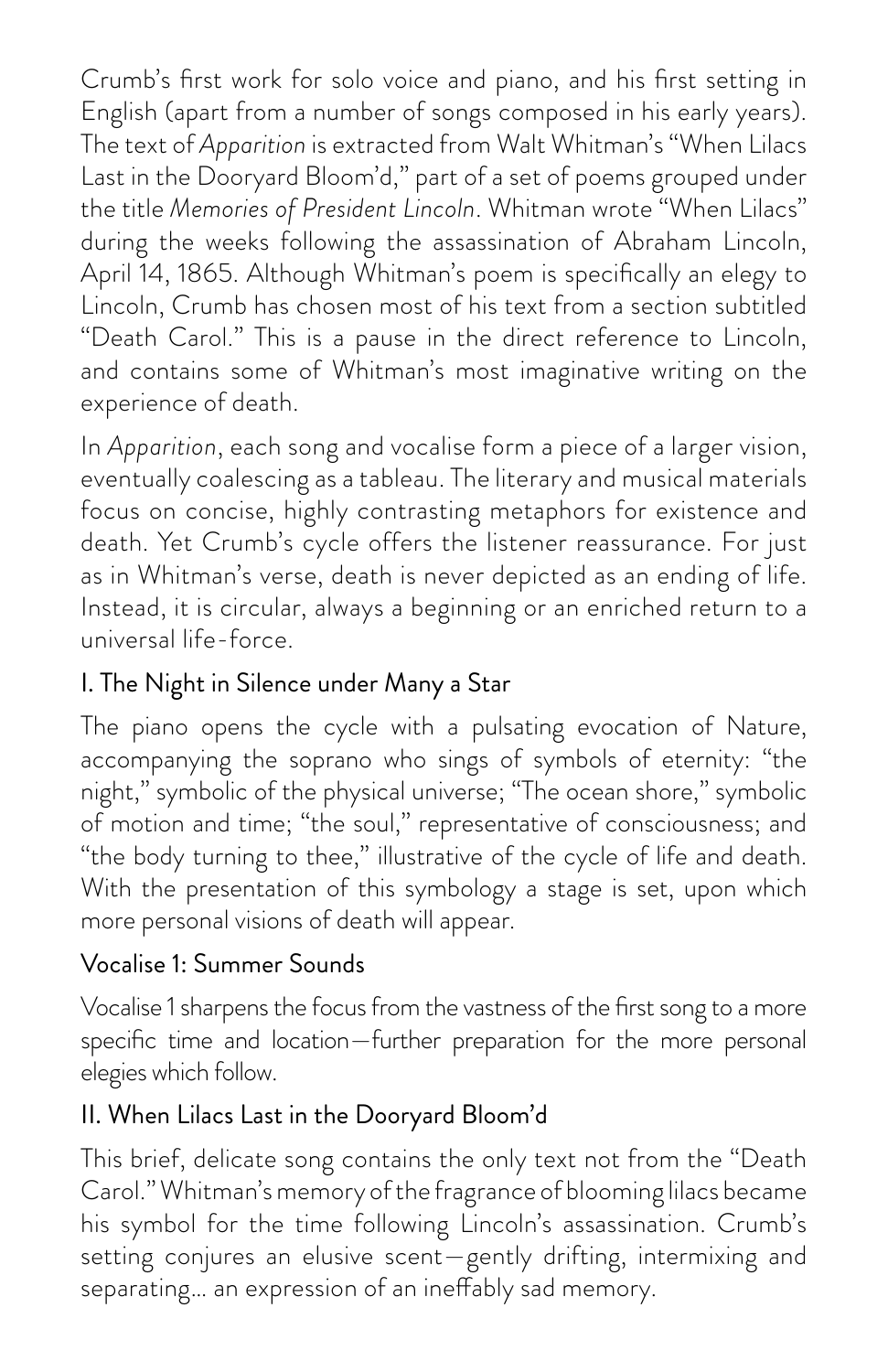#### III. Dark Mother Always Gliding Near with Soft Feet

This reverential elegy combines an intense personal plea with an instinctively religious hope for death as releases. Crumb's religiously allusive use of chant and imitative counterpoint further defne this song as a prayer.

#### Vocalise 2: Invocation

Crumb has often balanced his quiet and ecstatic visions with representations of the evil aspects of nature. This vocalise is a harsh, primal invocation. It leads without pause into the fourth song.

### IV. Approach Strong Deliveress!

Death as emancipation is one of the most ancient human desires. In Whitman's metaphor of death as feminine and life-resurrecting, the concept of a deliveress is forceful and redemptive. Crumb refects this in a relentlessly driving march. Propelled by implacable energy, this song is joyous in its hope for and embracement of death.

### Vocalise 3: Death Carol ("Song of the Nightbird")

The singer of Whitman's "Death Carol" was a solitary hermit thrush:

'the grey-brown bird I know receiv'd us And he sang the carol of death… From deep secluded recesses, Came the carol of the bird.'

### V. Come Lovely and Soothing Death

Constructed as the culminant song of the cycle, this intensely personal summoning and welcoming of death transforms and extends the musical imagery of the preceding songs and vocalizes into a fnal statement of the inevitability of death's arrival, "to all, to each."

#### VI. The Night in Silence under Many a Star

 no textual changes and only minor musical adjustments, Crumb reafrms After death, the forces of Nature remain: physicality, motion, consciousness, and life. Recapitulating the opening of the cycle, with Whitman's view of the circularity of life and death.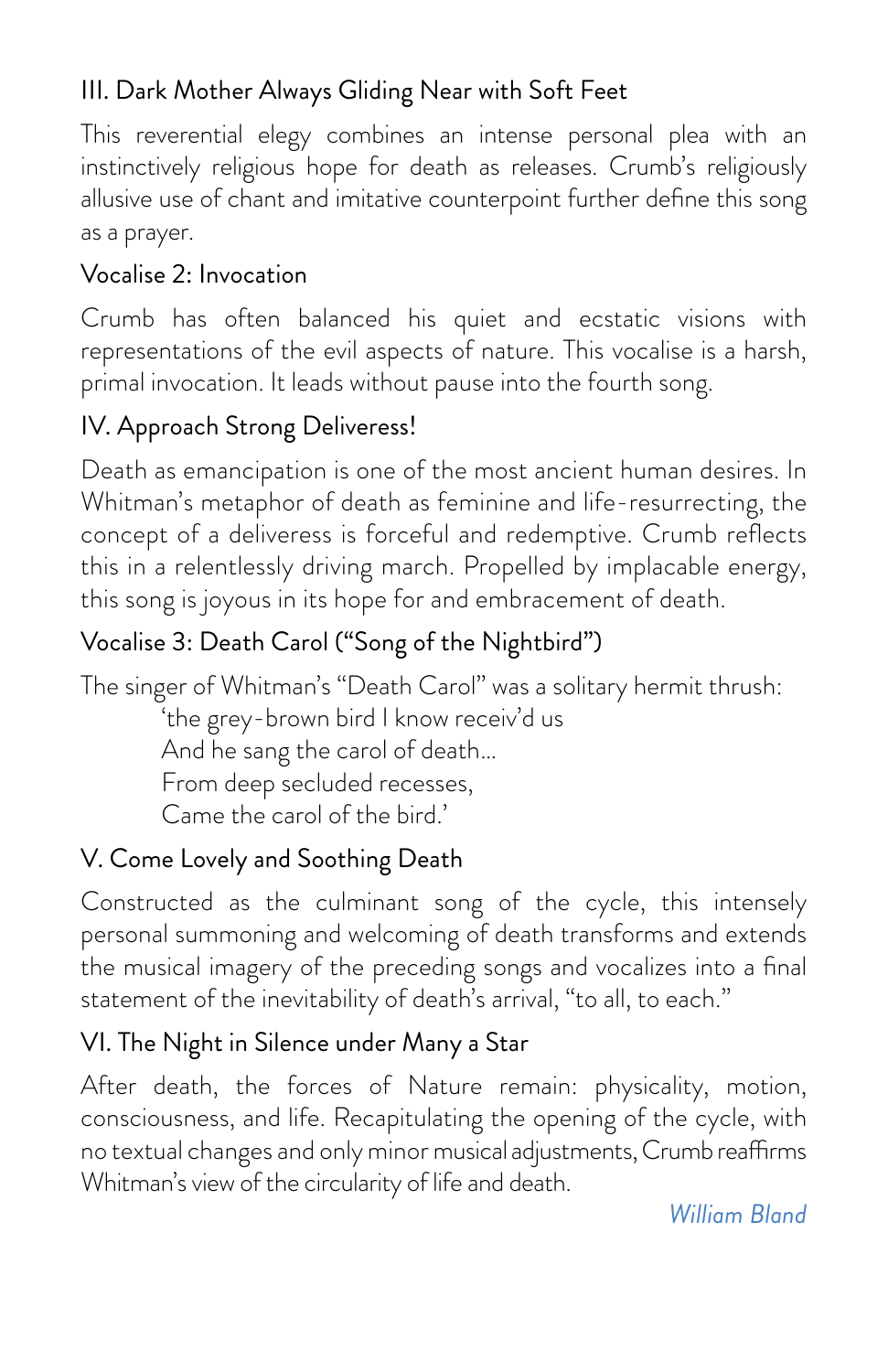Described as "vividly colored" (*The New York Times*), "replete with imaginative textures" (*The Dallas Morning News*), and "exhilarating" (*The Philadelphia Inquirer*), Jeremy Gill's music has earned him residencies and fellowships with the Bogliasco Foundation (2017), Copland House (2015), American Opera Projects (2013–14), and the MacDowell Colony (2013), and grants from New Music USA (2017, 2015) and Chamber Music America (2011). In 2017 Boston Modern Orchestra Project released a recording of his orchestral music, conducted by Gil Rose and featuring clarinetist Chris Grymes, oboist Erin Hannigan, pianist Ching-Yun Hu, and the Marsh Chapel Choir. He has worked extensively with the Grammy-winning Parker Quartet, who recorded his hour-long Capriccio for Innova Recordings in 2015. Recent and upcoming collaborators include conductors JoAnn Falletta, Stuart Malina, Gemma New, Steven Osgood, Gil Rose, and Jaap van Zweden.

Premieres of his music during the 2019–20 season include *...and Everywhere the Sea* for clarinet and piano to open the Kennedy Center's REACH, *The Journey*, a theater piece for soprano, bass-baritone, choir, and Pierrot ensemble, on the Illuminate Rotherhithe migration festival in London, and *Concerto d'avorio*, a concerto for four-hands piano and orchestra, featuring pianists Orion Weiss and Anna Polonsky and the Bufalo Philharmonic Orchestra under conductor Gemma New.

Award-winning composer Jay Reise wrote both the music and libretto for his opera *Rasputin* which was commissioned by the late Beverly Sills and premiered by the New York City Opera in 1988. The work was described in *The Washington Times* as "a spellbinding, challenging and profoundly beautiful creation." *Rasputin* was given its Russian premiere in 2008 by the Helikon Opera and has been in repertory since then. It has been performed by Helikon also in Estonia (Saaremaa Opera Festival) and Paris (Opéra de Massy). In November 2017, it was presented in Moscow as part of the commemoration marking the 100th anniversary of the Russian Revolution. Reise is currently working on an opera *The Capone Family* based on the career of the notorious gangster.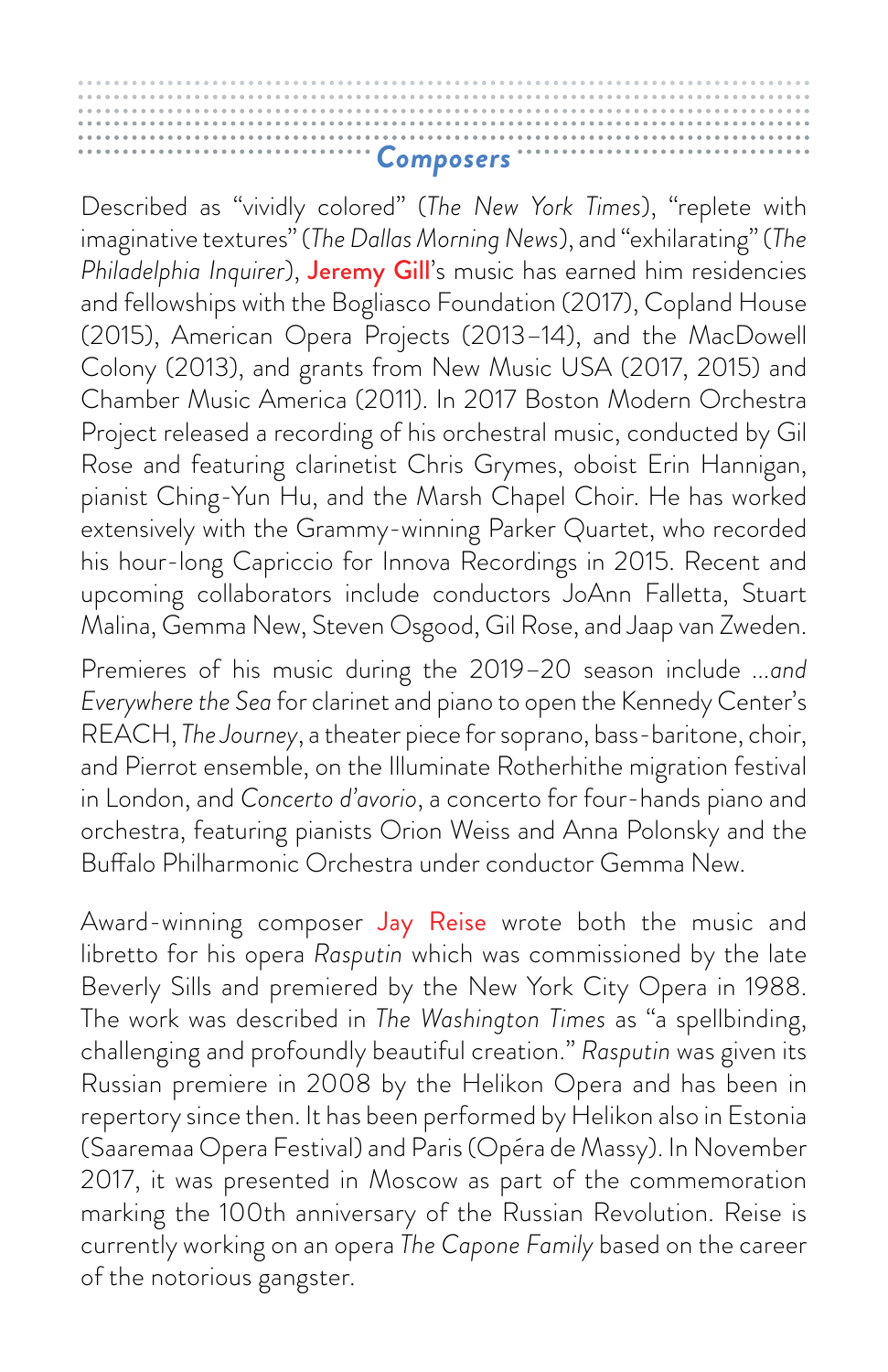Reise's music has been performed extensively in the United States and abroad. His *Symphony II* was performed by the Philadelphia Orchestra in 1983, and the Philharmonia Orchestra (London) commissioned and premiered *The Selfish Giant,* a tone poem based on the Oscar Wilde fairy tale, in 1997. Maria Bachmann and Orchestra 2001 premiered and recorded his violin concerto *The River Within* in 2008. Recent performances of Reise's chamber music have taken place in Cuba and on tour in the Middle East. In 2015 his ballet *The Gift to Urashima Taro* was premiered by Exit Dance at the Newburyport Festival.

Recordings include *The Devil in the Flesh and Other Pieces* with pianist Marc-André Hamelin; other recordings feature Gregory Fulkerson, Jerome Lowenthal, and the Cassatt Quartet. Reise's awards and fellowships include the National Endowment for the Arts; the Guggenheim, Fromm, and Rockefeller Foundations; and the U.S.- Japan Friendship Commission.

Jay Reise is Professor Emeritus of Music at the University of Pennsylvania. He received his M.A. in composition from the University of Pennsylvania where he studied with George Crumb and Richard Wernick, harmony with George Rochberg, and Carnatic rhythm with Adrian L'Armand. His music is published by Merion Music/Theodore Presser Co.

When honoring him with its Goddard Lieberson Fellowship, the American Academy of Arts and Letters noted that "A rare economy of means and a strain of religious mysticism distinguish the music of James Primosch... through articulate, transparent textures, he creates a wide range of musical emotion."

Primosch's instrumental, vocal, and electronic works have been performed throughout the United States and in Europe by such ensembles as the Los Angeles Philharmonic, the St. Paul Chamber Orchestra, Collage, the New York New Music Ensemble, and the Twenty-First Century Consort. Commissioned works by Primosch have been premiered by the Chicago Symphony, the Albany Symphony, Speculum Musicae, the Cantata Singers, and pianist Lambert Orkis. He recently completed commissions from the Philadelphia Chamber Music Society and Lyric Fest.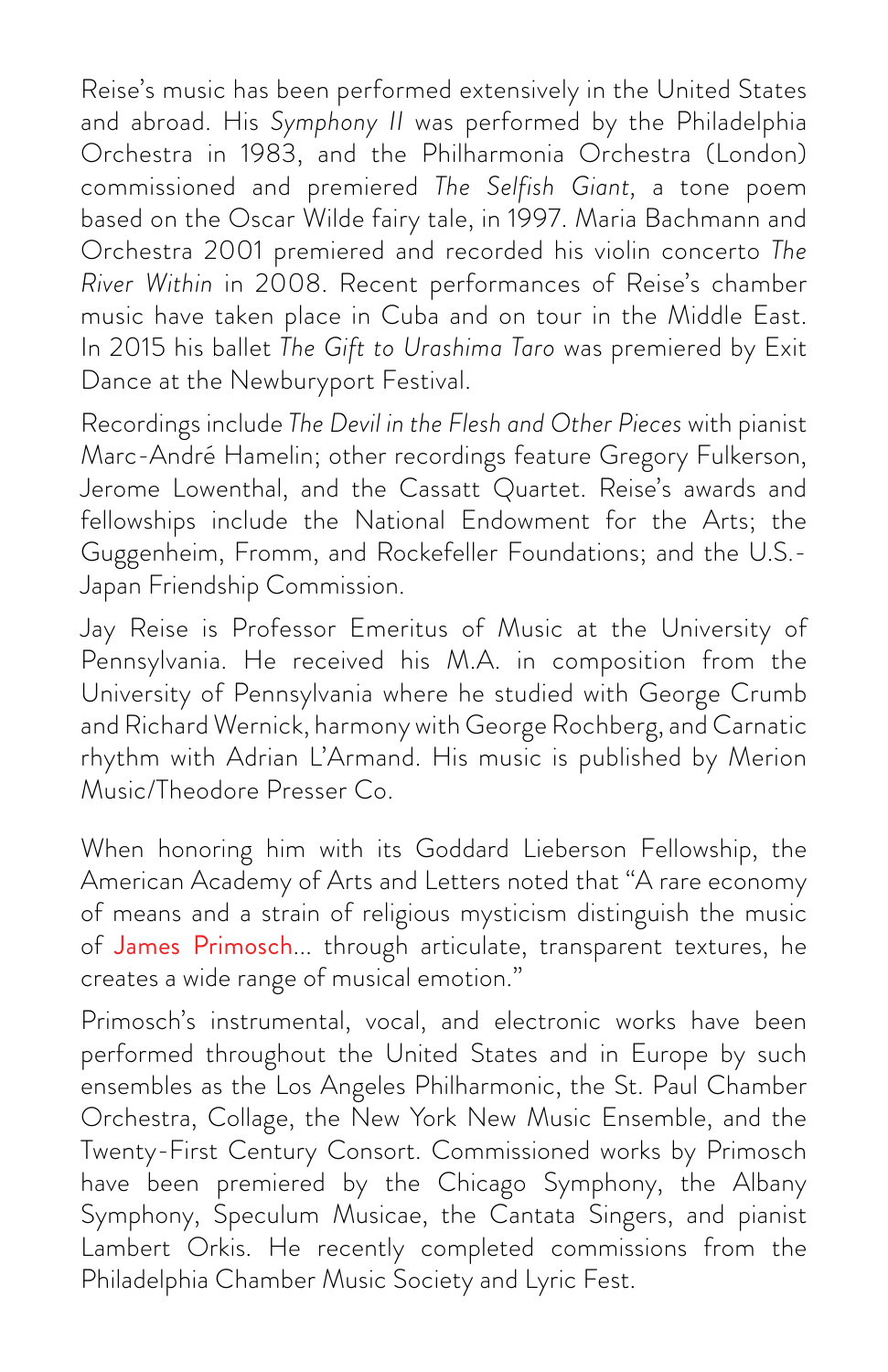the Arts, the Stoeger Prize of the Chamber Music Society of Lincoln Among the honors he has received are a grant from the National Endowment for the Arts, a Guggenheim Fellowship, three prizes from the American Academy of Arts and Letters, a Regional Artists Fellowship to the American Academy in Rome, a Pew Fellowship in Center, and a fellowship to the Tanglewood Music Center where he studied with John Harbison. In 1994 he served as composer-inresidence at the Marlboro Music Festival. Recordings of twenty-fve compositions by Primosch have been released on CD. Since 1988 he has served on the faculty of the University of Pennsylvania.

Born and raised in Australia, Melissa Dunphy immigrated to the United States in 2003, and has since become an award-winning and acclaimed composer specializing in vocal, political, and theatrical music. She frst came to national attention when her large-scale choral work *The Gonzales Cantata* was featured in *The Wall Street Journal*, *The Atlantic*, *Harper's Magazine*, *National Review*, Comedy Central, and on MSNBC's *The Rachel Maddow Show* where host Rachel Maddow called it "the coolest thing you've ever seen on this show." *The Gonzales Cantata* was subsequently staged by the American Opera Theater and played a sold-out run in Baltimore, and has been performed by ensembles around the country.

Dunphy's frst song cycle *Tesla's Pigeon* won frst place in the 2012 National Association of Teachers of Singing Art Song Composition Award, and has been recognized with a Spirit of Tesla award by the Tesla Science Foundation, the American Prize, and inclusion in the Chicago Ensemble Discover America VIII. Her choral work *What Do You Think I Fought for at Omaha Beach?* won the Simon Carrington Chamber Singers composition Competition, and has been performed nationally by ensembles including Grammy award winning Chanticleer, Cantus, and the St. Louis Chamber Chorus, who recorded it for their album *American Declarations* (Regent Records).

Dunphy has served as composer-in-residence for the Immaculata Symphony Orchestra, Volti Choral Arts Lab and Choral Institute, and the St. Louis Chamber Chorus. In addition to her concert and choral music, she composes and designs sound frequently for Philadelphia area theaters such as People's Light, the Philadelphia Shakespeare Theater,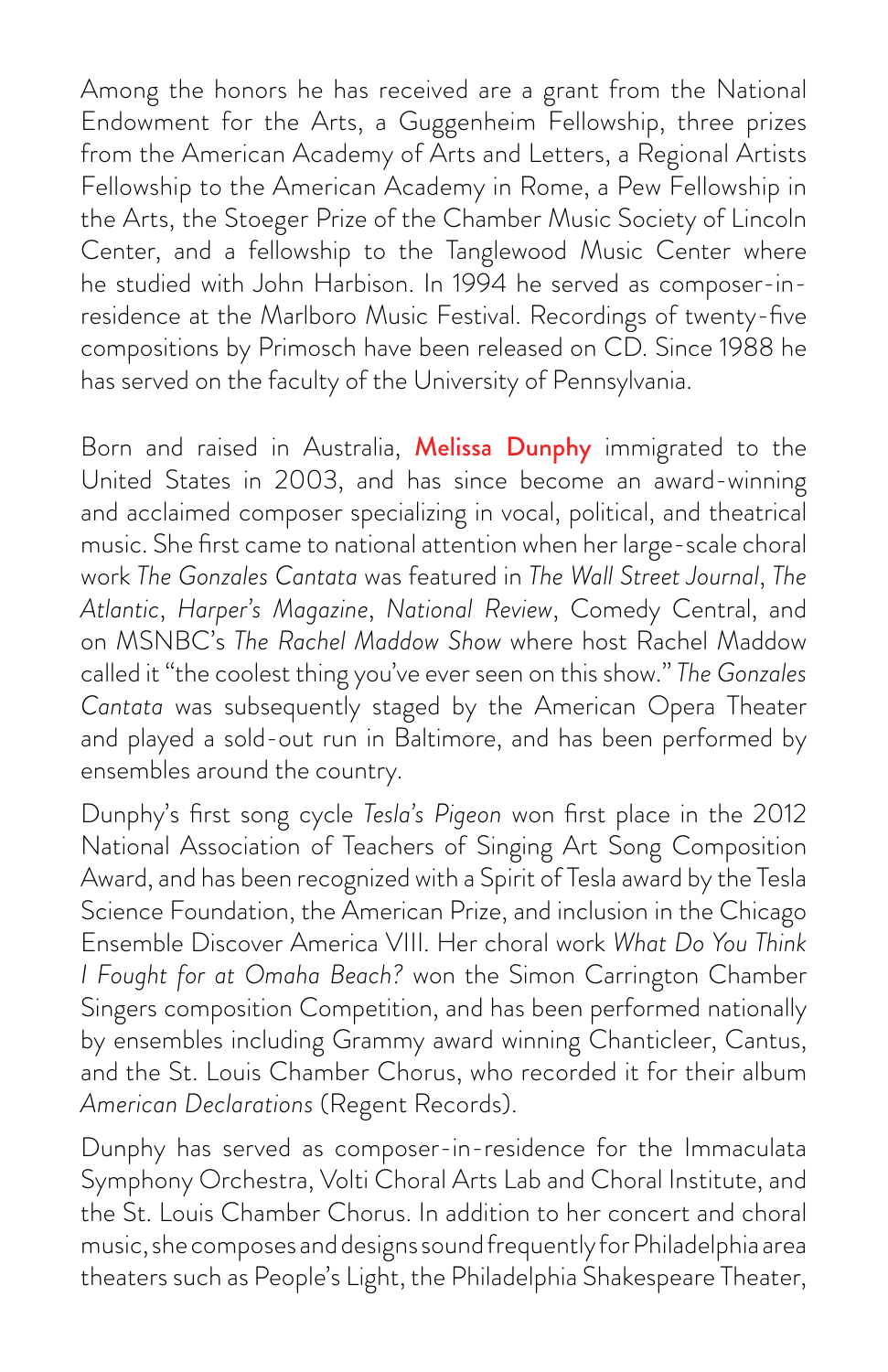Azuka, Simpatico, Interact, and Gas and Electric Arts, and since 2014 has been music director and head of the music compsition track of the Eugene O'Neill Theater Center National Puppetry Conference. Dunphy has a Ph.D in music composition from the University of Pennsylvania, and a Bachelor of Music from West Chester University. She currently teaches composition at Rutgers University.

George Crumb was born in Charleston, West Virginia, on October 24, 1929. His principal teacher in composition was Ross Lee Finney at the University of Michigan, Ann Arbor, the university from which he received his Doctor of Musical Arts degree.

Crumb has been the recipient of numerous honors, awards and commissions, including: the 1968 Pulitzer Prize; the 1971 International Rostrum of Composers (UNESCO) Award; Fromm, Guggenheim, Koussevitsky and Rockefeller Foundation Awards; and is a member of the American Academy and Institute of Arts and Letters. In 1995 Mr Crumb became the 36th recipient of the MacDowell medal, an award named in honor of the American composer which is awarded annually to a composer, writer or visual artist who, in the judgment of his/her peers has made an outstanding contribution to the nation's culture. He is internationally recognized as a composer and has traveled abroad extensively for the State Department and other organizations to Asia, Australia, and Europe. His music has received numerous performances both in the U.S. and around the world and his orchestral works have been performed by all the major American orchestras.

Audience enthusiasm, critical acclaim and colleagues' praise have been extensive for Crumb's works. The attributes most frequently cited are: an extraordinarily sensitive ear producing highly refned timbral nuances, a very powerful evocative sense, and a sureness and concision in realizing his musical intentions. Courtesy of *Edition Peters'* website.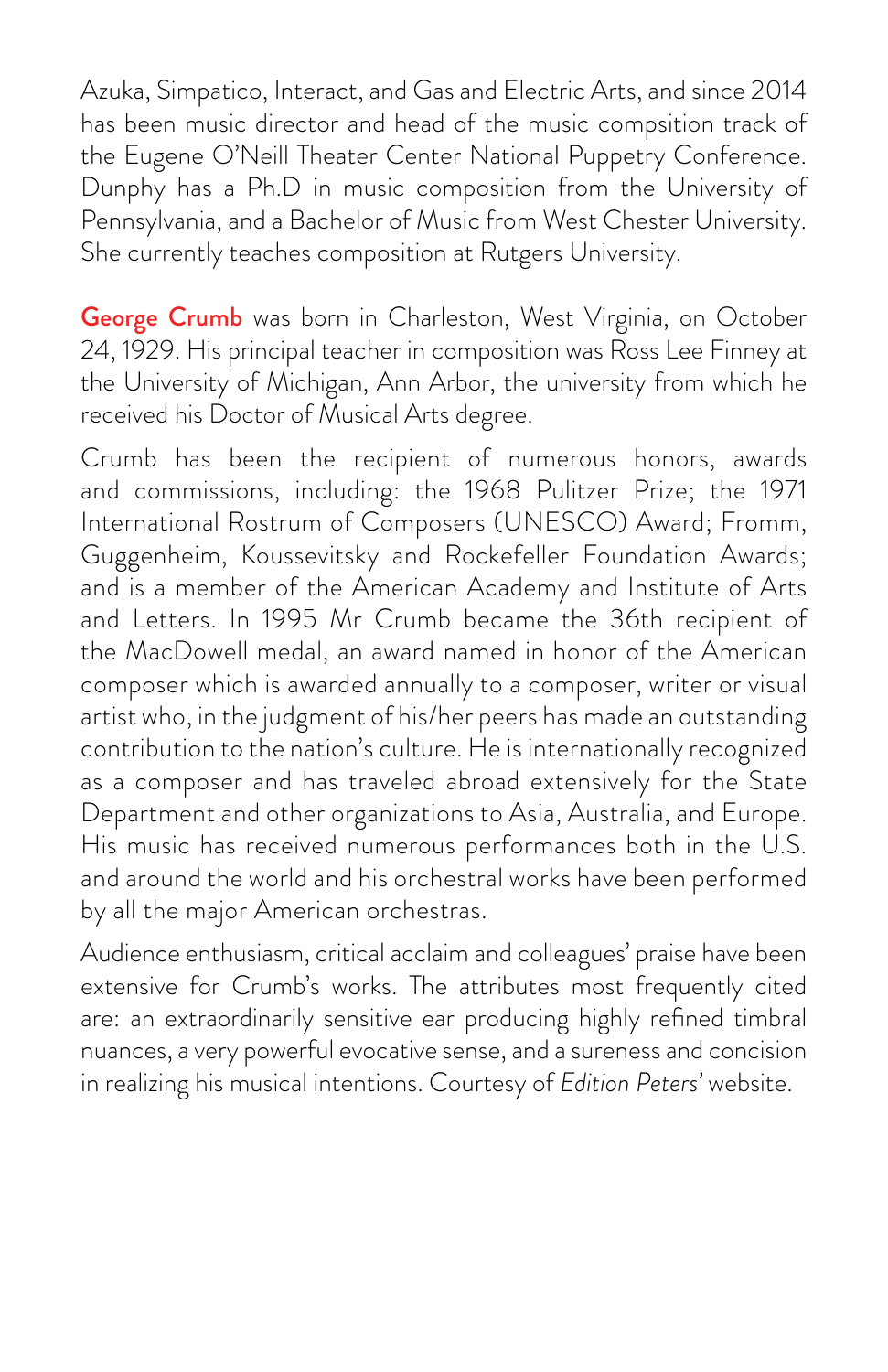Pianist Steven Beck continues to gather acclaim for his performances and recordings. Recent career highlights include performances of Beethoven's variations and bagatelles at Bargemusic where he frst performed the Beethoven sonata cycle.

An experienced performer of new music, Beck has worked with Elliott Carter, Pierre Boulez, Henri Dutilleux, Charles Wuorinen, George Crumb, George Perle, and Fred Lerdahl, and has performed with ensembles such as Speculum Musicae and the New York New Music Ensemble. He is a member of the Da Capo Chamber Players, the Knights, and the Talea Ensemble. He is also a member of Quattro Mani, a piano duo specializing in contemporary music. As an orchestral musician he has appeared with the New York Philharmonic, the New York City Ballet Orchestra, Orpheus, the Mariinsky Orchestra, and many others.

Mr. Beck's discography includes Peter Lieberson's *Third Piano Concerto* (for Bridge Records) and a record of Elliott Carter's *Double Concerto* (on Albany Records). He is a Steinway artist.

Jamie Jordan has performed at the Brooklyn Museum for the Bang on a Can Marathon, Brooklyn Museum for the Brooklyn Philharmonic Chamber Music Series; Carnegie Hall with Daniel Druckman, Colin Currie and the Juilliard Percussion Ensemble; Detroit Institute of Arts with Amphion Percussion; Disney Hall with the Los Angeles Philharmonic New Music Group; Big Ears Festival, Disney Hall, June in Bufalo, Lincoln Center Festival, Miller Theater and the Stone with Ensemble Signal; Abrons Arts Center with Experiments in Opera; MATA festival and Wesleyan University with Mantra Percussion; Merkin Hall with Mimesis Ensemble; Merkin Hall and Tenri Cultural Institute with New York New Music Ensemble; MATA Festival with Talea Ensemble; PASIC with the Bob Becker Ensemble; and Symphony Space with American Composers Orchestra.

She has curated programs at the American Academy in Rome, Cornell University, Eastman School of Music, University of Notre